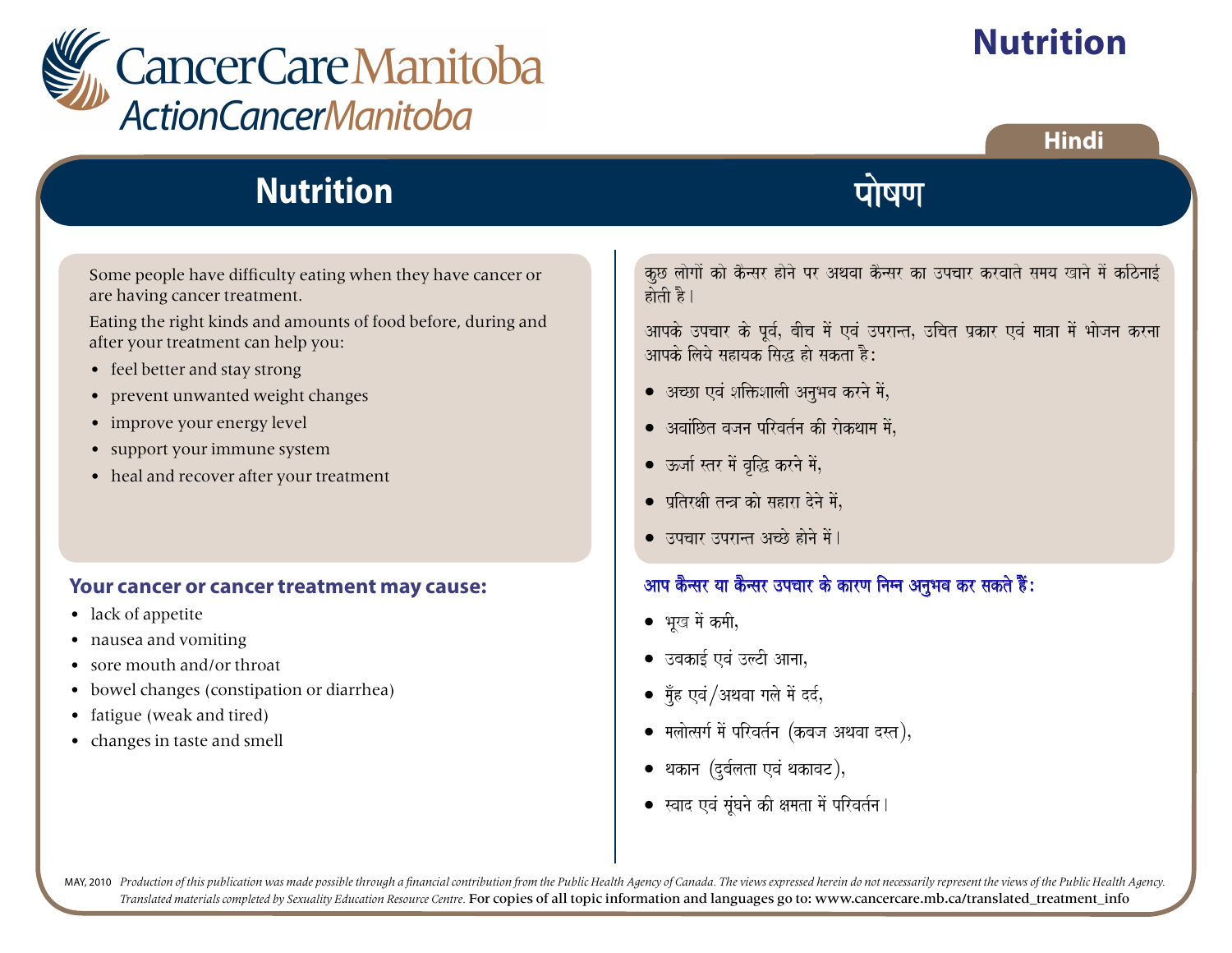

### **To help you eat better:**

- Try five to six small meals a day instead of three large ones. This will provide you with energy throughout the day.
- Try a variety of foods. Food that didn't taste good before, might taste better now.
- Stock your pantry and freezer with favourite and easy to prepare foods such as canned soup, pudding, canned fish, cheese, eggs, yogurt, cottage cheese, cereal, milk and bread. Family and friends may be able to help you do this.
- Stay as active as possible. Even a short walk each day may help improve your appetite.

### **Ideas to add extra calories:**

- Add whole milk or cream to: cereal, cream soups, milkshakes, pudding, custard, mashed potatoes and cheese sauces.
- Snack on dried fruit, cereal, yogurt, ice cream or milkshakes.
- Add extra butter, margarine, vegetable oil, sauces or gravy to mashed potatoes, bread, pasta, rice, cooked vegetables, hot cereals and soups.
- Try ready to drink liquid nutritional supplements (e.g. Boost, Ensure). They are easy to use and high in protein, calories, vitamins and minerals.
- Talk to a registered dietitian at CancerCare Manitoba for other food choices and ideas.

### आपकी खाने में सहायता हेतु:

• svaad evaM saUMGanao kI xamata maoM pirvat-na.

- $\bullet$  तीन भरपूर भोजन के स्थान पर पाँच या छ: बार सूक्ष्म भोजन करने का प्रयास करें।  $\overline{u}$ व्र आपको दिनभर रूर्जा पटान करेगा।
- $\bullet$  विभिन्न पकार के खाद्य खाने का पयास करें। जो खाद्य पहले स्वादिष्ट नहीं लगते थे <u>अब स्वादिष्ट लग सकते हैं।</u>
- $\bullet$  अपने भंडारे में अपने प्रिय तथा बनाने में सरल खाद्य बटोरें जैसे डिब्बाबन्द झोल, पूडिन्ग, डिब्बाबन्द मछली, पनीर, अण्डे, दहीं, घरेलू पनीर, अन्न, दूध, एवं ब्रेड। परिवार एवं मित्र यह करने में आप की सहायता कर सकते हैं।
- अधिकाधिक क्रियाशील रहें। प्रतिदिन एक छोटी सी सैर भी आपकी भूख बढ़ाने में सहायक हो सकती है।

### अतिरिक्त ऊष्मांक बढ़ाने के सुझाव:

- अनाज, मलाई वाले झोल, दूध के पेय, पुडिन्ग (पकवान), कस्टर्ड (दूध के पकवान), मसले हुये आलु एवं पनीर इत्यादि में दुध एवं मलाई मिलायें।
- $\bullet$  अल्प-आहार में सुखे मेवे, दही, कुल्फी, एवं दूध के पेय आदि का सेवन करें।
- मसले हुये आलू, रोटी, पास्ता, चावल, पकी सब्जियाँ, गर्म अनाज एवं झोल में अतिरिक्त मक्खन, क्रत्रिम मक्खन, वनस्पति तेल, चटनियाँ अथवा तरी मिलाये ।
- पीने को तैयार पौष्टिक अनुपूरक पेय पीकर देखें (जैसे बूस्ट एवं एन्शयोर)। यह सेवन में सरल हैं तथा इनमें प्रोटीन, ऊष्मांक, विटामिन, एवं खनिज अधिक मात्रा में पाये जाते हैं।
- अन्य आहार विकल्पों तथा सुझावों हेतु कैन्सर केयर के पन्जीकृत आहार विशेषज्ञ से सम्पर्क $\vec{a}$ ो ।

MAY, 2010 Production of this publication was made possible through a financial contribution from the Public Health Agency of Canada. The views expressed herein do not necessarily represent the views of the Public Health Ag *Translated materials completed by Sexuality Education Resource Centre.* For copies of all topic information and languages go to: www.cancercare.mb.ca/translated\_treatment\_info

### **Hindi**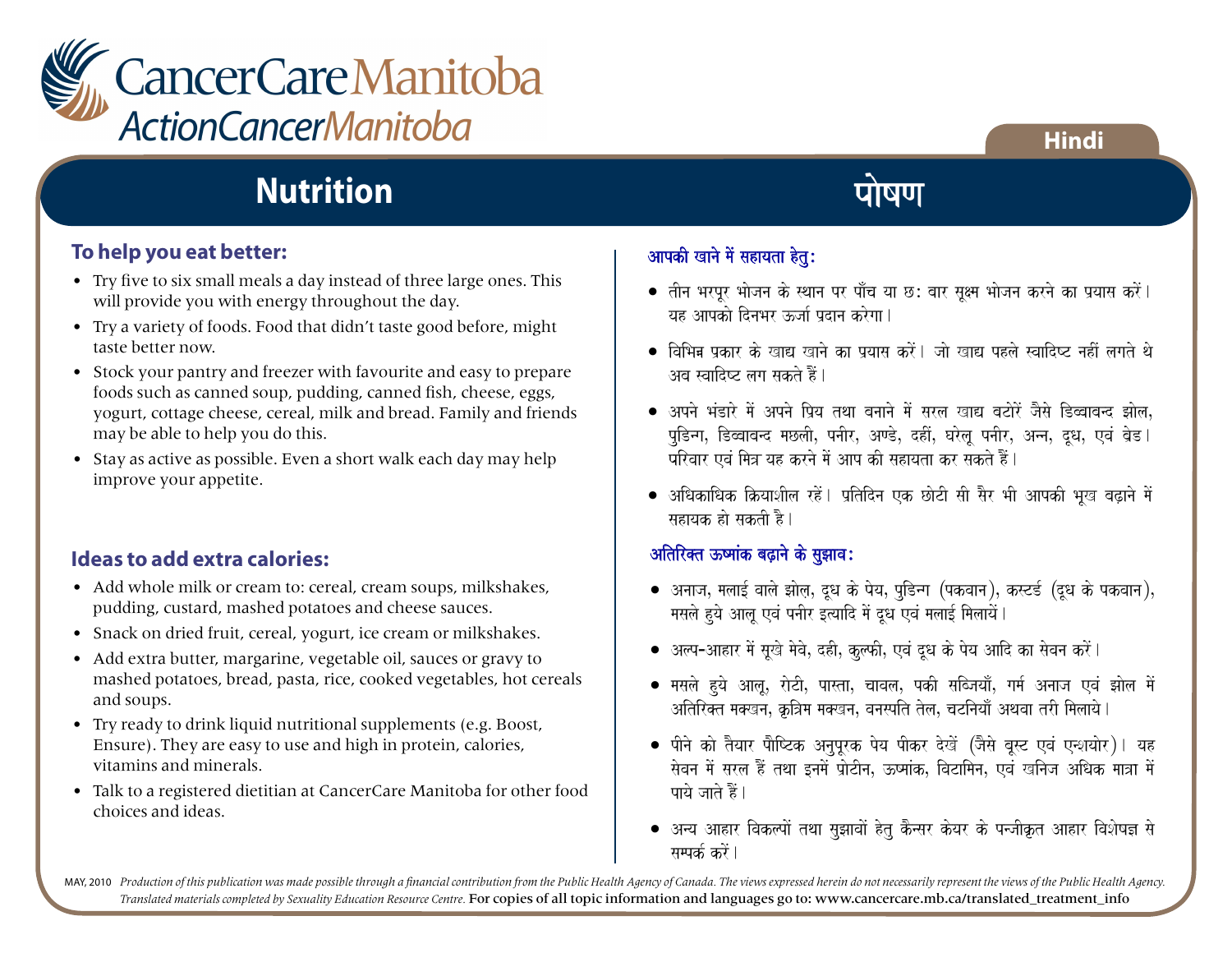

### **Ideas to add extra protein:**

- Add grated cheese to soup, mashed potatoes, vegetable sauces and casseroles.
- Snack on hard cheese, cottage cheese, nuts, seeds, eggs and canned fish.
- Add peanut butter or other nut butters to sliced fruit, toast, muffins, crackers, ice cream and milkshakes.
- Talk to a registered dietitian at CancerCare Manitoba for other food choices and ideas.

### **Fluids are important for your body to function well**

- If you don't drink enough fluids you may feel tired, lightheaded and/or sick to your stomach.
- If you are losing weight choose fluids that contain calories such as: milk, juice, milkshakes or liquid nutritional supplements (e.g. Boost, Ensure).
- Drink less fluid with your meals if you feel full quickly.

### अतिरिक्त प्रोटीन बढ़ाने के सुझाव:

payao jaato hOM.

sampk-

 $\bullet$  झोल, मसले हुये आलूं, सब्जियाँ, तरीं एवं केसरोल में कसा हुआ पनीर मिलायें l

पोषण

- सख्त पनीर, घरेलू पनीर, मेवे, बीज, अण्डे एवं डिब्बाबन्द मछली का अल्प-आहार करें ।
- कटे फल, सिकी रोटीं, मफिन, बिस्कुट, कुल्फी एवं दूध के पेयों में मूँगफली या अन्य फलियों के मकवन मिलायें ।
- $\bullet$  अन्य आहार विकल्पों तथा सुझावों हेतु कैन्सर केयर के पन्जीकृत आहार विशेषज्ञ से सम्पर्क करें ।

### द्रव्य आपके शरीर के सुचारू रूप से कार्य हेतु महत्वपूर्ण हैं:

- $\bullet$  यदि आप प्रयाप्त द्रव्य नही पीते तो आप थकान, घुमेर तथा उबकाई आना अनुभव कर सकते हैं।
- यदि आप का वजन कम हो रहा है तो वे द्रव्य चुनें जो ऊष्मांक युक्त हैं जैसे: दूध, फलों का रस, दुध पेय, या तरल पौष्टिक अनपरक<sup>7</sup>(जैसे बस्ट, एन्शयोर)।
- $\bullet$  यदि आप पेट जल्दी भरा अनुभव करते हैं तो भोजन के साथ कम पेय लें।

MAY, 2010 Production of this publication was made possible through a financial contribution from the Public Health Agency of Canada. The views expressed herein do not necessarily represent the views of the Public Health Ag *Translated materials completed by Sexuality Education Resource Centre.* For copies of all topic information and languages go to: www.cancercare.mb.ca/translated\_treatment\_info

• Kanao maoM

**Hindi** saovana maoM sarla hOM tqaa [namaoM p`aoTInaÊ }YmaaMkÊ ivaTaimanaÊ evaM Kinaja AiQak maa~a maoM